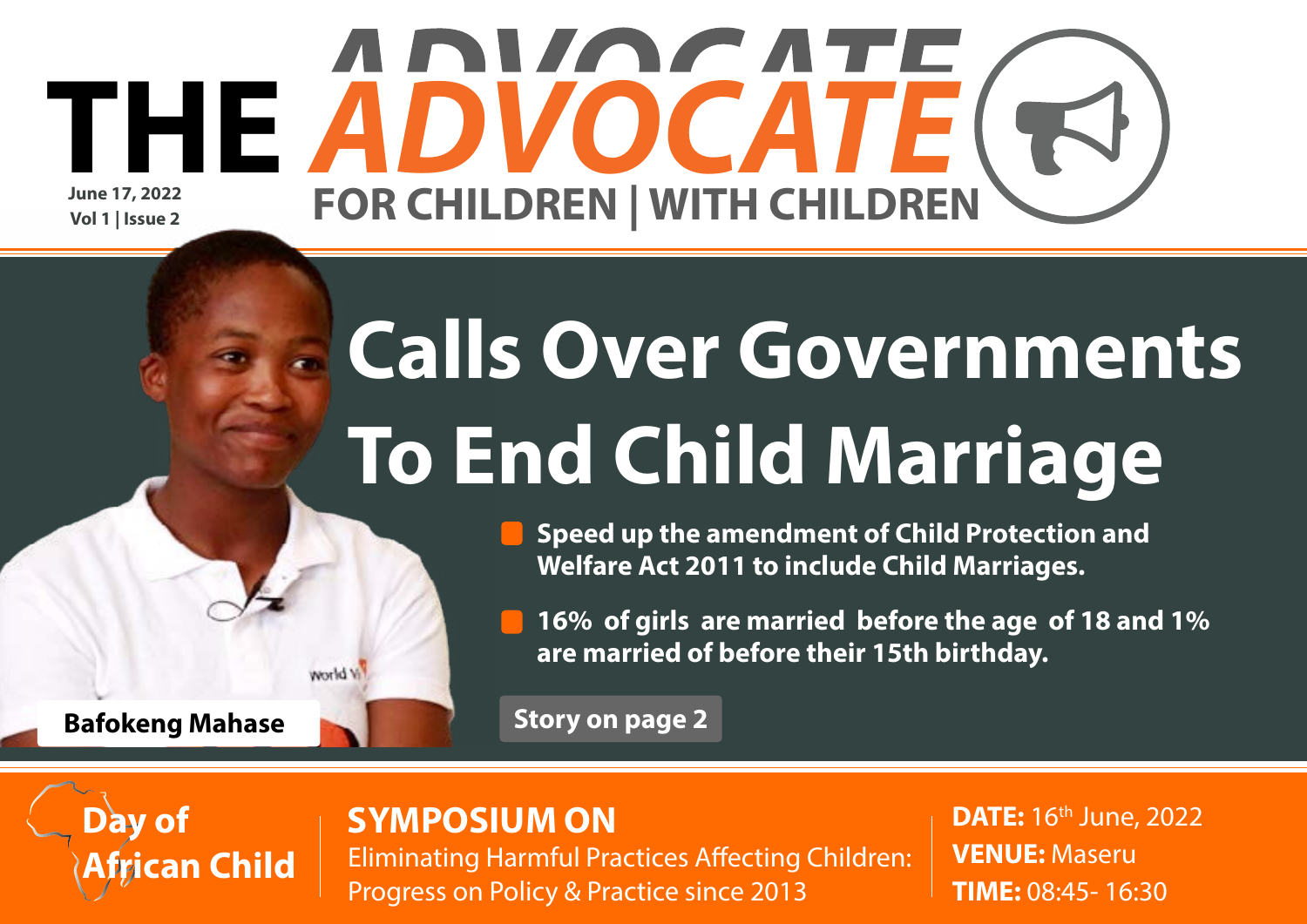## **Calls Over Governments To End Child Marriage** Advocacy

It would be such a shame if I am married<br>early and I get pregnant. I would have a<br>hard time facing my parents, teachers and<br>let alone going for a checkup at the bealth early and I get pregnant. I would have a hard time facing my parents, teachers and let alone going for a checkup at the health Centre.

"They trust me and I would not want to disappoint them. I imagine the shame I would have to carry meeting my peers - the pressure, stress and depression," says the 17 year old Bafokeng Mahase from Teyateyaneng in the districts of Berea.

"One of the ways that can help us as girls to avoid early marriage and teenage pregnancies is creating women and girl empowerment clubs to help us stand on our feet to say 'no!' to peer pressure.

"Again if there can be programs that help restore the broken relationships between us and our parents, so that they are able to talk to us and we also can talk to them freely about the challenges we face as teenagers." She emphasised.

She believes that at the helm of it all, the government must ensure the enactment of



the amendment to Child Protection and Welfare Act 2018, 16% of girls are married before the age of 18 and 2011, and its implementation so that perpetrators of child marriage and abuse in general can face the full might of the law.

According to Lesotho Youth and Child Survey of measure are taken to protect the children. **END**

1% are married before their  $15<sup>th</sup>$  birthday, 2% of boys are married also before their 18<sup>th</sup> birthday and it is up to government and its stakeholders to ensure that concrete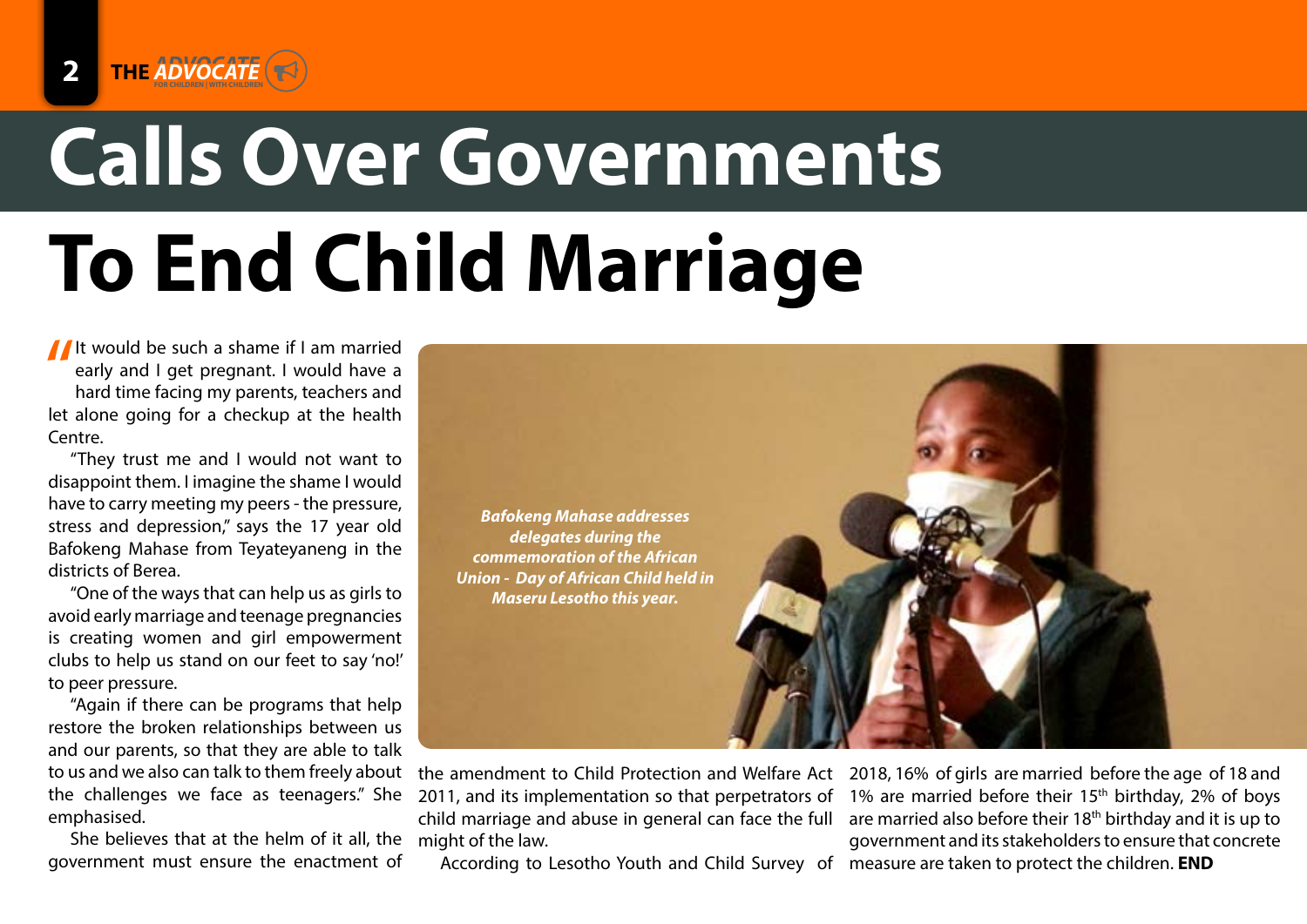**3**

### **Related Articles** CHILD MARRIAGE

## **Food Insecurity Aggravated By COVID-19 Pushes 14-Year-Old Into Marriage**

*I* could not bear it anymore. Each day my mum had to worry about what we will eat and has to literally knock door-to-door asking for food, and if no good Samaritan comes our way, we go without food. I felt that staying in *will eat and has to literally knock door-to-door asking for food, and if no good Samaritan comes our way, we go without food. I felt that staying in a home where at least there is food was better than that." Lerato reveals.*

The worsening food insecurity situation in<br>Lesotho due to drought –and aggravated<br>by loss of jobs for caregivers as a result of Lesotho due to drought –and aggravated by loss of jobs for caregivers as a result of COVID-19– is pushing girls into early marriage. Fourteen-year-old Lerato (not her real name); thirdborn in a family of five, ran away from home with a much older boyfriend because there was no food to eat at home. She shares her heart-breaking story of hunger-driven desperation and broken dreams.

Since the start of the COVID-19 lock-down which got schools closed, Lerato's family has been struggling to make ends meet and find food to eat. Her brother and sister were working in the neighbouring Republic of South Africa but are currently out of work due to the pandemic. The two used to provide for the family on a regular basis, but now that they have gone silent, life for Lerato and her mother has become extremely difficult.

"I could not bear it anymore. Each day my mum had to worry about what we will eat and has to literally knock door-to-door asking for food, and if no good Samaritan comes our way, we go without food. I felt that staying in a home where at least there is food was better than that." Lerato reveals.



*Continues on page 5*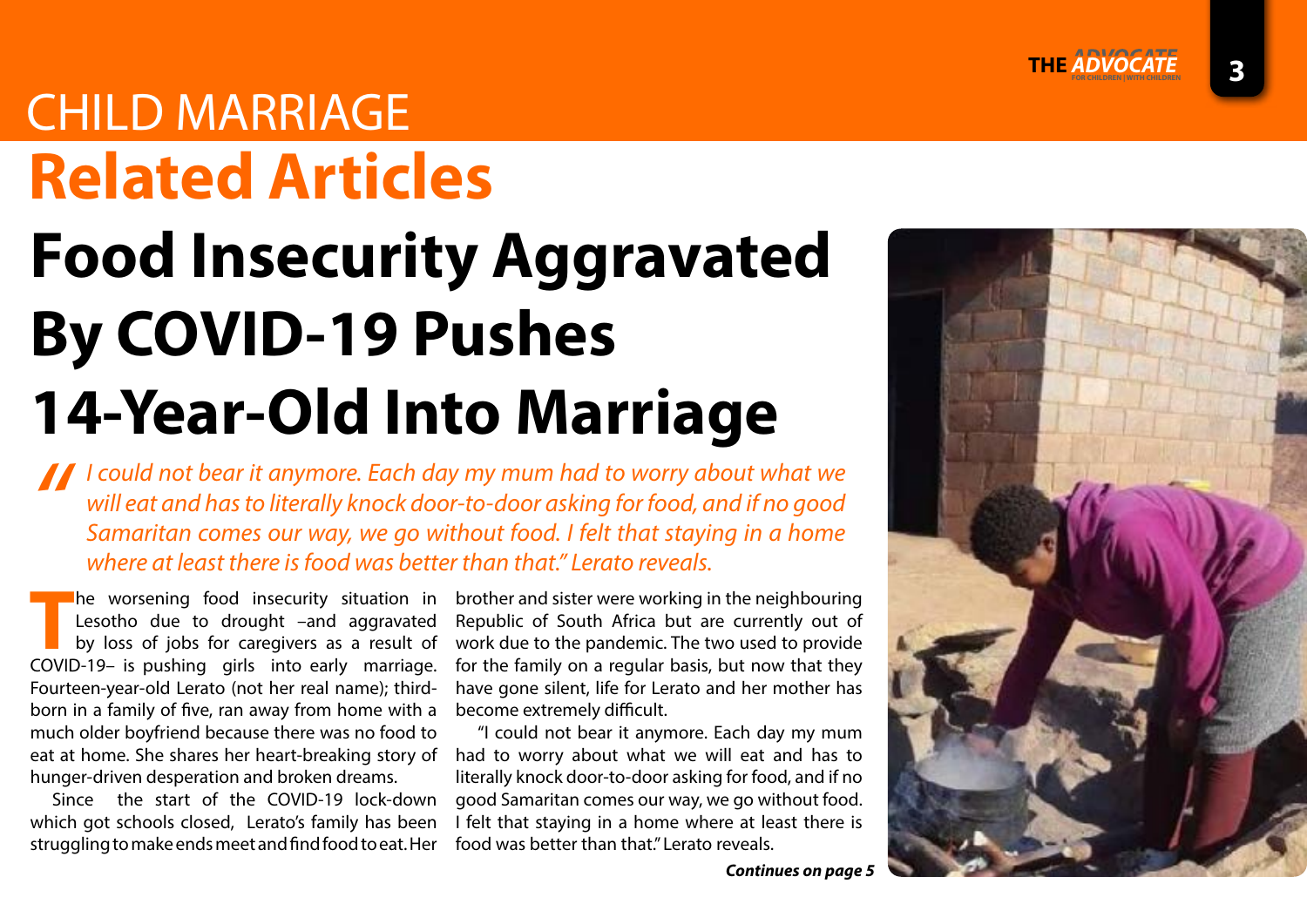## **Harmful Practices Affecting Children** OPINION POLL:



FOR CHILDREN | WITH CHILDREN

know of harmful practices where children are married off so the parents or guardians can get bridal price. This is usually fuelled by poverty. Child marriage keeps girl child realising their full potential, through education. They are exposed to the risk of unplanned children owing to lack of knowledge on family matters. This renders the children born in such families vulnerable because their parents themselves will be inexperienced and children." **1** know of harmful practices<br>
where children are married off<br>
so the parents or guardians can<br>
get bridal price. This is usually<br>
fuelled by poverty. Child marriage<br>  $\frac{1}{2}$ <br> **1** CHILD LABOUR<br>
Let me mention three - one



**Ha Foso, Berea Police Headquarters, Maseru Ha Matala, Maseru**

#### **CHILD LABOUR**

Let me mention three - one of them involves the hiring of children. This is a practice popular amongst Basotho where a child from a poor family drops out of school to be hired for the benefit of their family. The direct beneficiaries are usually parents themselves. and other children who remain at home. Sometimes these funds are used to pay for the school fees of the same children.

Initiation is a tradition we Basotho are proud of. This becomes harmful to children when they are initiated at a young ages, and also drop out of school to attend it. Even though schools accomodate children from initiation schools, their rate of return is very low.

#### **CHILD MARRIAGE**

This affects the development of children biologically, socially, economically."



**SELLO MAHLOANE SENIOR INSPECTOR PETJE TEKE BISHOP MONAHENG SEKESE** 

Child marriage is an issue that is perpetuated by economic, social and cultural norms.

The reasons behind these marriages are varied, some parents arrange the marriage without the knowledge to the child and many are arranged for economic purposes as it can mean one less person to feed.

However in an attempt to escape poverty, many are only perpetuating poverty. Married girls often leave school, so they then lack the skills to lift their families out of poverty.

As well as poverty and education, child marriage is also heavily linked with ill health, pregnancy rates, domestic violence and sexual abuse."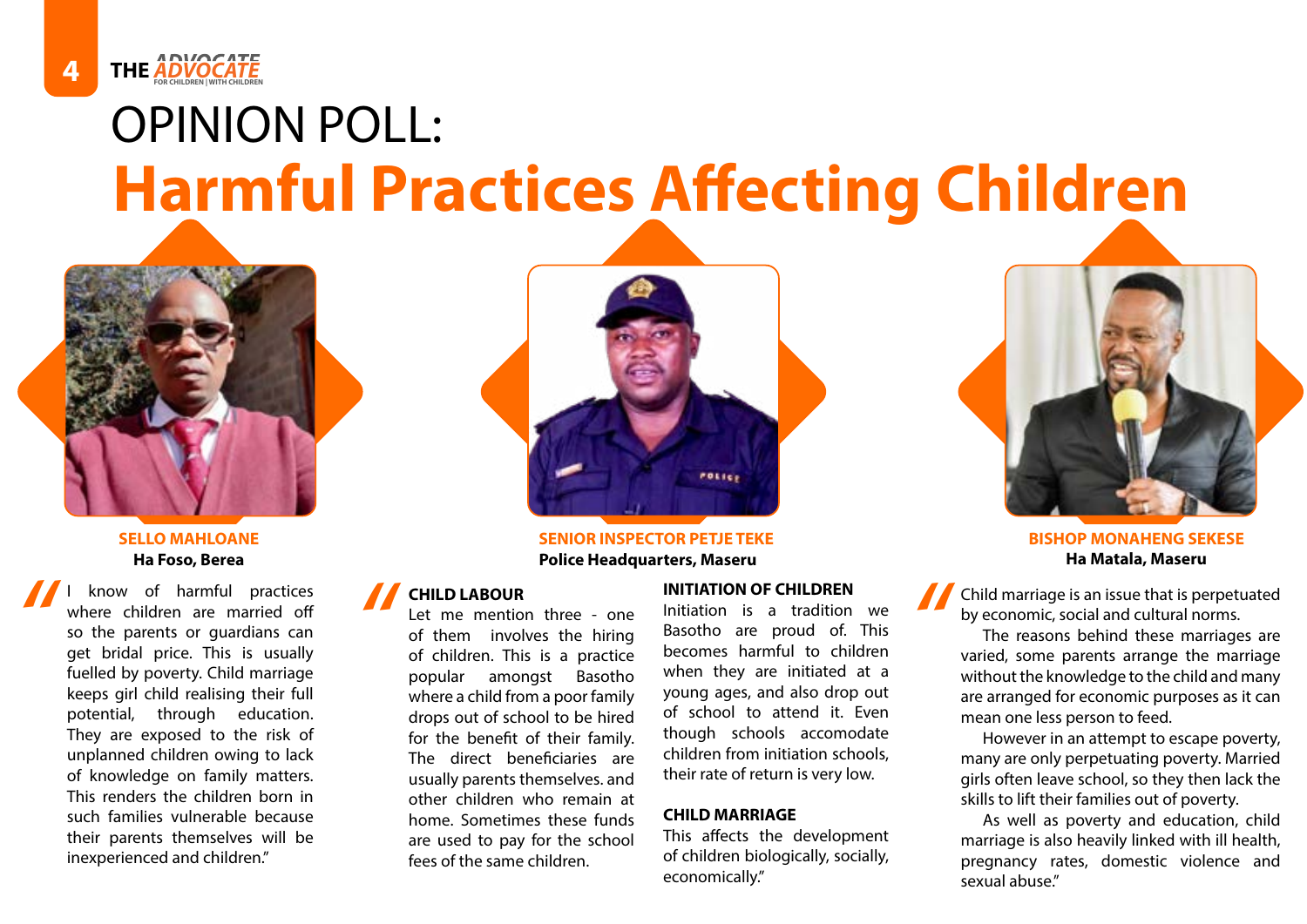## **Food Insecurity Aggravated By Covid-19 Pushes 14-Year-Old Into Marriage**



#### *Continues from page 3*

She remembers when schools were still open. Life was better because she would get her first meal at school. Now that they have been closed for some time, getting food has been a major problem. Lerato's mother also used to get piece jobs as a domestic worker before the pandemic, but now

even such small jobs are no longer available.

"I think it is because people are struggling to make ends meet since COVID-19, and what they have they want to keep to themselves because no one knows what this pandemic holds." Lerato's mother shares. "I have a feeling that Lerato was pushed into this marriage by the food insecurity

situation we find ourselves in, and she was hoping that things would be better in her new home."

The chief of the village, Mrs. Masoleng, reveals that the closure of schools has been a major source of increasing child abuse cases, including child marriage: "It has exposed children to a number of problems, including early marriage and teenage pregnancy; just to mention a few. I wish Government could do something fast, because by the time coronavirus disappears, Lesotho will have lost so much of its youth."

In response to the problem, World Vision combined efforts with the police department of Child and Gender Protection (CGPU) along with community structures to return Lerato back home, and have the perpetrator brought to book.

"The reason we pushed for her return is because we realised that several older men are taking advantage of young girls because of the problems families face during this pandemic. We've had to remind our community of their responsibility to protect children against all forms of abuse," remarks Community Development Facilitator, Mr. Kalele.

Lerato's case provides a glimpse into the effects of a seemingly deep-rooted challenge of poverty, now worsened by COVID-19.

Lesotho is one of the 20 African countries which have committed to ending child marriage by 2030 under the ministerial commitment on comprehensive sexuality and reproductive health services for adolescents and young people (Help Lesotho Reports, 2017) . With all efforts directed towards COVID-19, youth –especially girls–, are likely to suffer abuses that can damage their future. .....*[read more](https://www.wvi.org/stories/lesotho/food-insecurity-aggravated-covid-19-pushes-14-year-old-marriage)*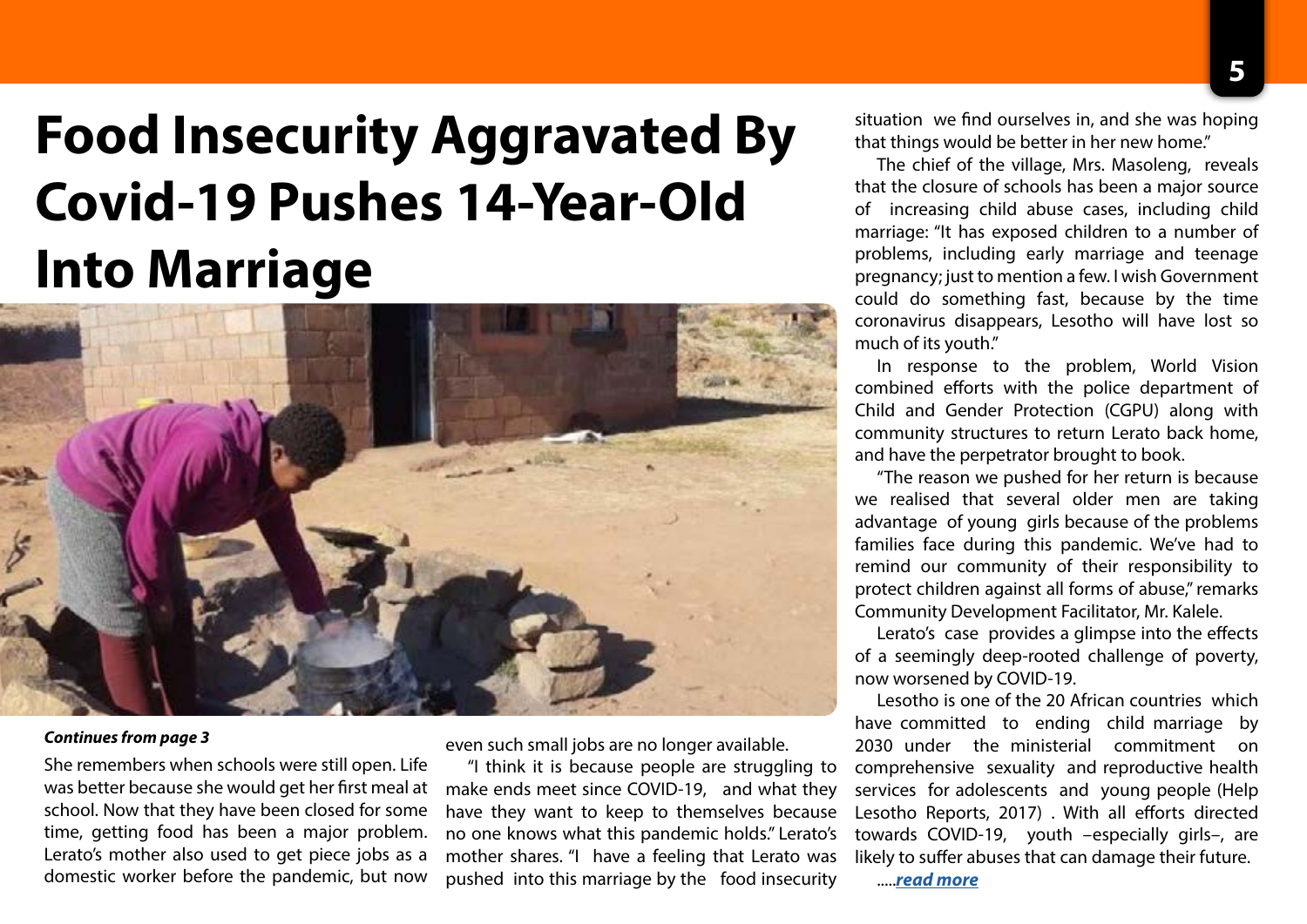## **Harmful Practices Affecting Children** THE REALITY OF:



**6** THE **ADVOCATE** 

#### **IN THE NEWS I Giving Progress on Child Safe Bills**

World Vision Lesotho joins the government's ministries of social development, tourism, gender, and law at the lobbying session spearheaded by Sexual and Reproductive Health and Rights committee at the Lesotho parliament premises.



#### **IF HE WAS OLDER, SUICIDE COULD BE ON THE CARDS | Project Saves The Day**

The story of a young man who was left by his parents at an early stage, left with his grandmother to take of him, and later his younger brother was brought to stay with them by the same parents without any financial support. The boy, subject of the story was saved through the PEPFAR funded project - Faith Communities Initiative using a model known as Coaching Into Men.



#### **MENSTRUAL HYGIENE | Community Voice**

The story for 'Masontaha is a common story of a vulnerable girl child in Lesotho and beyond. She shares some of the challenges she has had to go through at the time she was on her period. She lived only with her brothers who were oblivious of what support to offer to their only sister when she was on her periods. She was left to wonder by herself. She tells the story.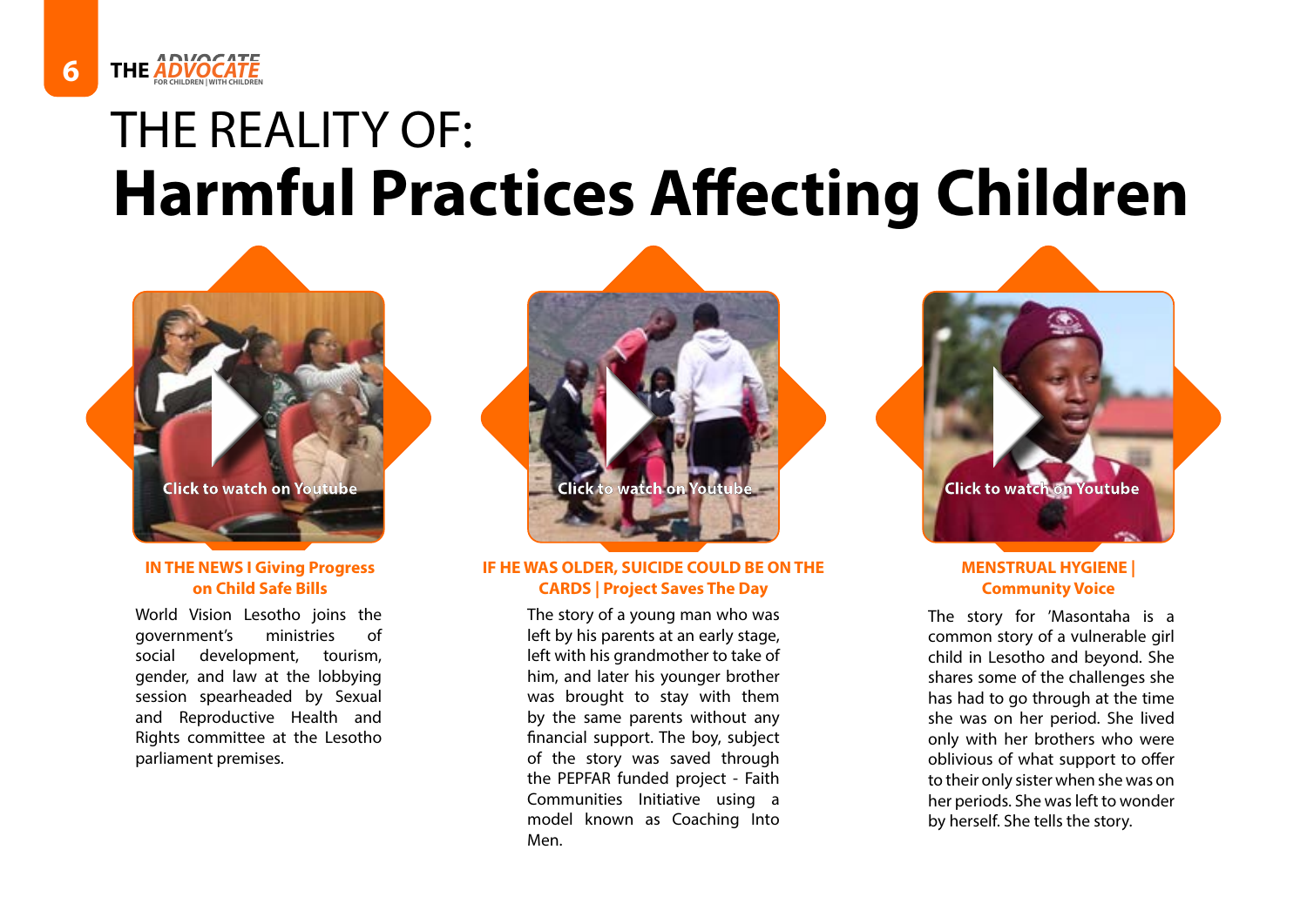## **The Perils of Child Labour - Child Lens**

*My appeal to government is that child protection laws must be amended and implemented accordingly so that children can feel safe and secure Lako protection laws must be amended and implemented accordingly so that children can feel safe and secure . I also want the laws made to be harsh on the perpetrators of the crime can be booked. I also think that our parents must be sensitized on these crimes and laws that apply to those who do not abide ." Patliso Moroa*

Imagine a child loading or offloading a truck the laws to made harsh on the perpetrators of full of cement bags. Child labor forces us out the crime. I also think that our parents must be of school and that puts our future full of cement bags. Child labor forces us out of school and that puts our future at risk." Reminisces a 16 year old Patliso Moroa.

He recalls boys back in his community, Ha Mafura in the district of Quthing, who are forced out of home to go work as herd-boys in the mountains.

"...it often snows during Winter, boys find themselves trapped, hoping for passersby to rescue them. If they do not come the herd-boys' lives are at risk. I feel sad for children who experience such because their chances of dreaming about their futures in school are compromised." he added.

"My appeal to

government is that child protection laws must be amended and implemented accordingly so that children can feel safe and secure . I also want

the crime. I also think that our parents must be sensitized on these crimes and laws that apply to those who do not abide.

"To other youth , I want to urge them to stand united in one voice to report these crimes . We should not wait for tomorrow because it never comes.

> The United States Department of Labor 2020 report indicates that in Lesotho, children's education suffers because they are exposed to extreme forms of labor. The report titled, "2020 Findings On The Worst Forms Of Child Labor" children as young as five years old are victims of harsh forms of labour such as herding cattle, crop cultivation, field spraying using harmful pesticides.

These parents need to be aware that if they force children do all these, they are punishable by law.

*Patliso Moroa at the preparatory sessions for the upcoming Day of African Child to be commemorated by the African Union in Lesotho*